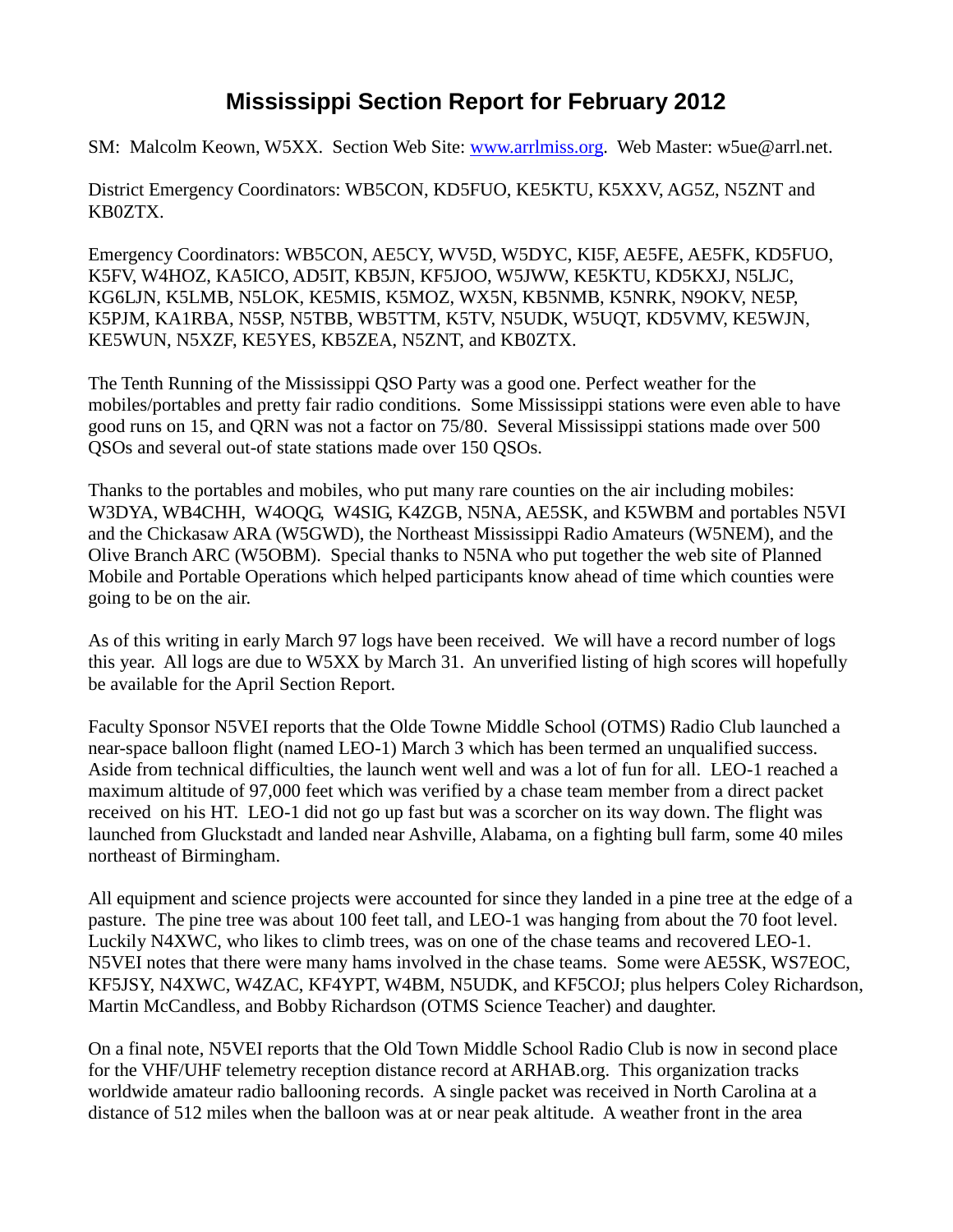provided perfect conditions for VHF propagation. The Two Meter 50mw voice beacon was heard near the balloon's peak from Sumrall. N5LRQ trained his beams on LEO-1 and was able to make out a portion of the secret message. Overall the balloon flight was a great success, and next year's launch is already being planned. A slide show of all the pictures taken during the flight can be found at [www.tinyurl.com/otmsradio](http://www.tinyurl.com/otmsradio) under the photo gallery.

The Vicksburg ARC provided communications around the race course for the annual Run Through History sponsored by the YMCA and conducted at the Vicksburg Military Park. Chairman N5KWT reports that there were no serious incidents; however, Hams provided the race officials with assistance in a number of logistical areas. Those participating were K5NRK, KD5WCR, W5WAF, N5JGK, KD5WCN, W5XX, K5IMT, and KC5QZW.

Tornado Season has started early this year. If you are in Central Mississippi and are interested in Spotter Training check [www.srh.noaa.gov/jan/](http://www.srh.noaa.gov/jan/) for a listing of upcoming spotter courses under Weather Safety/Spotter Training. Those outside of the NWS Jackson Forecast Area looking for training opportunities should check the website of the forecast area you are in.

AE5FE reports that ARES satisfactorily tested digital communications via packet radio at two remote sites used as storm shelters in Lauderdale County, and one site in Kemper County with these tests being coordinated with Lauderdale and Kemper Counties EMAs.

Panola County EC KE5WUN relays that ARES has been granted a Dstar 440 MHz digital repeater by Icom, and are in the process of getting the repeater installed. It will be located at the Batesville Intermediate School where the repeater will be used to introduce students to Ham Radio and to build interest in the community.

Welcome to the following new Hams in Mississippi in February: AF5BQ, Bart – Grenada; KF5OGH, John – Forest; KF5OGI, Victor – Brandon; KF5OGK, Thomas – Bentonia; KF5OGM, Charles – Brandon; KF5OGN, Thomas – Vicksburg; KF5OGP, Donna – Canton; KF5OGQ, Kerry – Madison; KF5OGR, David – Madison; KF5OHD, Billy – Corinth; KF5OIJ, John – Olive Branch; KF5OIK, Robert – Hernando; KF5OIM, Richard – Southaven; KF5OIN, Ronald – Byhalia; KF5OJN, Megan – Como; KF5OJO, Patrick – Como; KF5OJR, Joshua – Enid; KF5OJS, John – Hernando; KF5OJT, Sean – Biloxi; KF5OJU, Joycelyn – Lake Comorant; KF5OJV, John – Webb; KF5OJW, Robert – Bolton; KF5OJX, Renee – Webb; KF5OJY, Sandra – Charleston; KF5OJZ, Marenda – Cascilla; KF5OKA, Jennifer – Bolton; KF5OKB, William – Coffeeville; KF5OKV, Amanda – Hernando; KF5OLY, Michael – Decatur; KF5ONJ, Monte – Walls; and KF5ONL, Deborah – Blue Springs. Wow! 32 new hams in one month. Thanks to all of the instructors and VE Teams who brought these folks into Ham Radio.

Also welcome to the following new ARRL Members in February: September: KF5AFZ – Picayune; K5ATA – Hattiesburg; KM5BJ – Belden; KI5BQ – Pearl; KC5CLM – Port Gibson; KC5DMD – Kosciusko; K5DVO – Petal; KF5FAK – Laurel; W5IIQ – Ocean Springs; KF5IQG – Prentiss; N5JUM – Vancleave; KF5LGP – Byram; KF5LSJ – Wesson; KE5MIT – Alligator; KF5NYQ – Gulfport; KF5OGO – Carthage; KF5OHD – Corinth; KF5OIJ – Olive Branch; KF5OKB – Coffeeville; KF5ONK – Como; W5UNX – Florence; KM5WN – Jackson; KD5WYM – Brookhaven; KC5ZMJ – Blue Springs; and KF5ZOU – Biloxi. The Mississippi ARRL Membership is now 1106, up 6 from last month. Another record! Thanks for your efforts!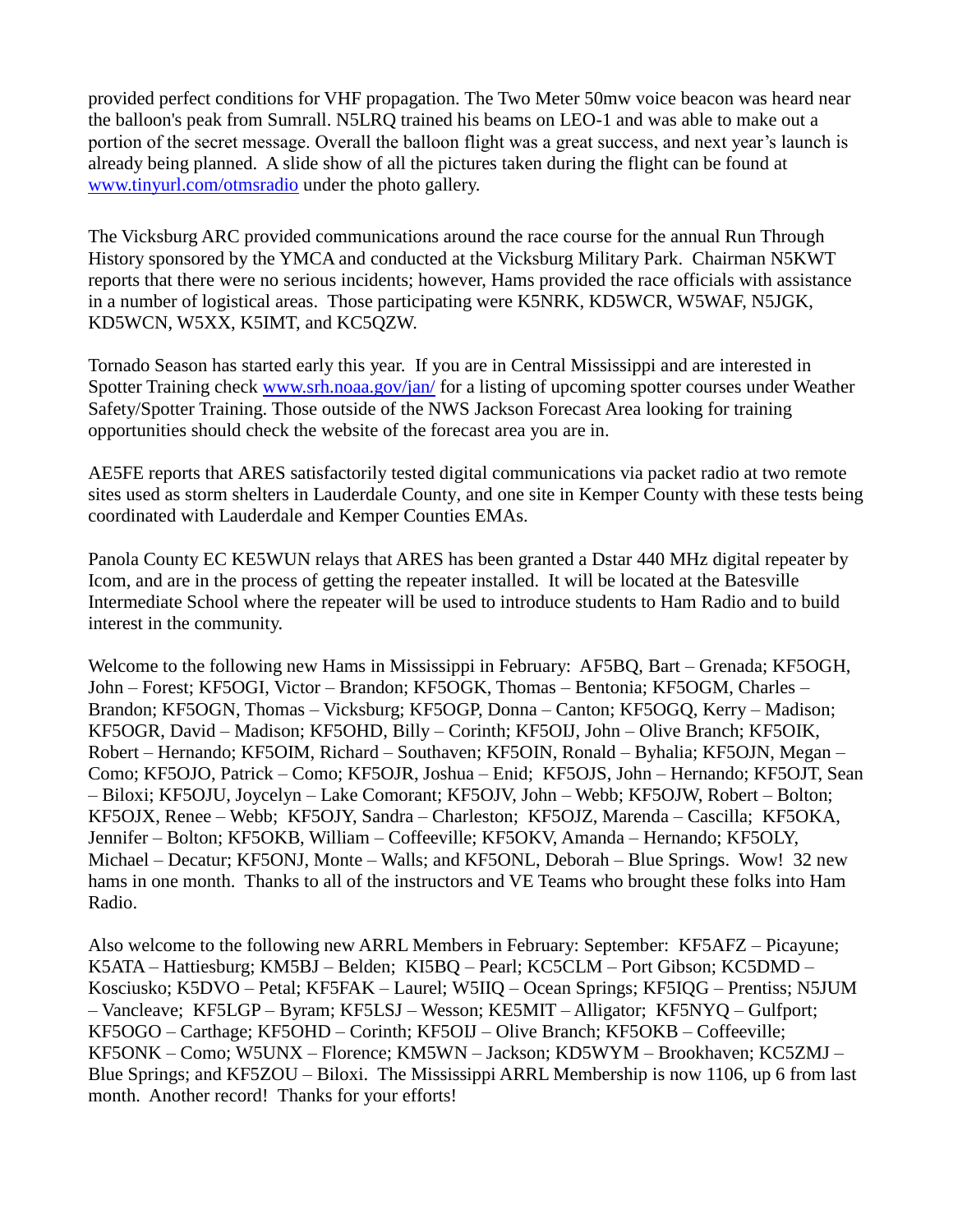Congratulations to the following on their upgrades: WB5AHZ – New Albany; KC5CLM – Port Gibson; KF5CXI – Diamondhead; WD4DDA – Clinton; N5JPX – Pontotoc; KF5LTP – Long Beach; KC5NIV – Ellisville; KF5NSL – Saucier; KF5OGL – Union; KF5OGO – Carthage; KE5QHZ – Saucier; KD5SBP – Raymond; KE5WBA – Gulfport; and KB5WKQ – Long Beach.

Also congratulations to the new officers of the Tishomingo ARC: WX5N, President; KF5HZO, VP; N5ML,Secretary; KF5FXR, Treasurer; and WB5VGR, Parliamentarian. Also to the new officers of the Tupelo ARC: KG4MDT, President; KB5MDD, VP; W5LMW, S/T; and WA4IAX and N5VGK Board Members. And lastly, congratulations to the new officers of the Vicksburg ARC: KD5WCR, President; N5JGK, VP; and K5NRK, S/T.

Club Newsletters/Reports: Hattiesburg ARC (AC5E), Meridian ARC (W5MAV), Mississippi Coast ARA (KB9ZR), Northeast Mississippi ARA (KE5SSB), and the Tishomingo County ARC (KU4WW).

DEC/EC Reports: AE5FE (Lauderdale/Clarke), KE5KTU (Hinds), K5MOZ (Jackson), WX5N (Prentiss/ Tishomingo), W5UQT (Madison), KE5WJN (Pearl River), KE5WUN (Panola), and WV1Q (Jasper).

Regret to report the passing of W5RB of Meridian and KE5RJW of Richton.

HF Net Reports - sessions/QNI/QTC (Net Manager)

Magnolia Section Net 29/1286/14 (K5DSG)

MS Baptist Hams Net 4/38/0 (WF5F)

MSPN 29/2895/24 (K5NRK)

MS Slow Net 19/53/1 (W3TWD)

VHF Net Reports - sessions/QNI/QTC (Net Manager)

Booneville and Prentiss County ARES 4/66/0 (WX5N)

Capital Area Em Net 4/73/1 (K5XU)

Delta ARES Net 4/25/0 (K5JAW)

Grenada/Yalobusha County 3/22/1 (AD5IT/KE5MIS) One Skywarn activation.

Hattiesburg AEN 4/96/0 (K5MIQ)

Itawamba County ARES 4/47/1 (KB5NMB)

Jackson ARC Em Net 3/32/0 (N5DU)